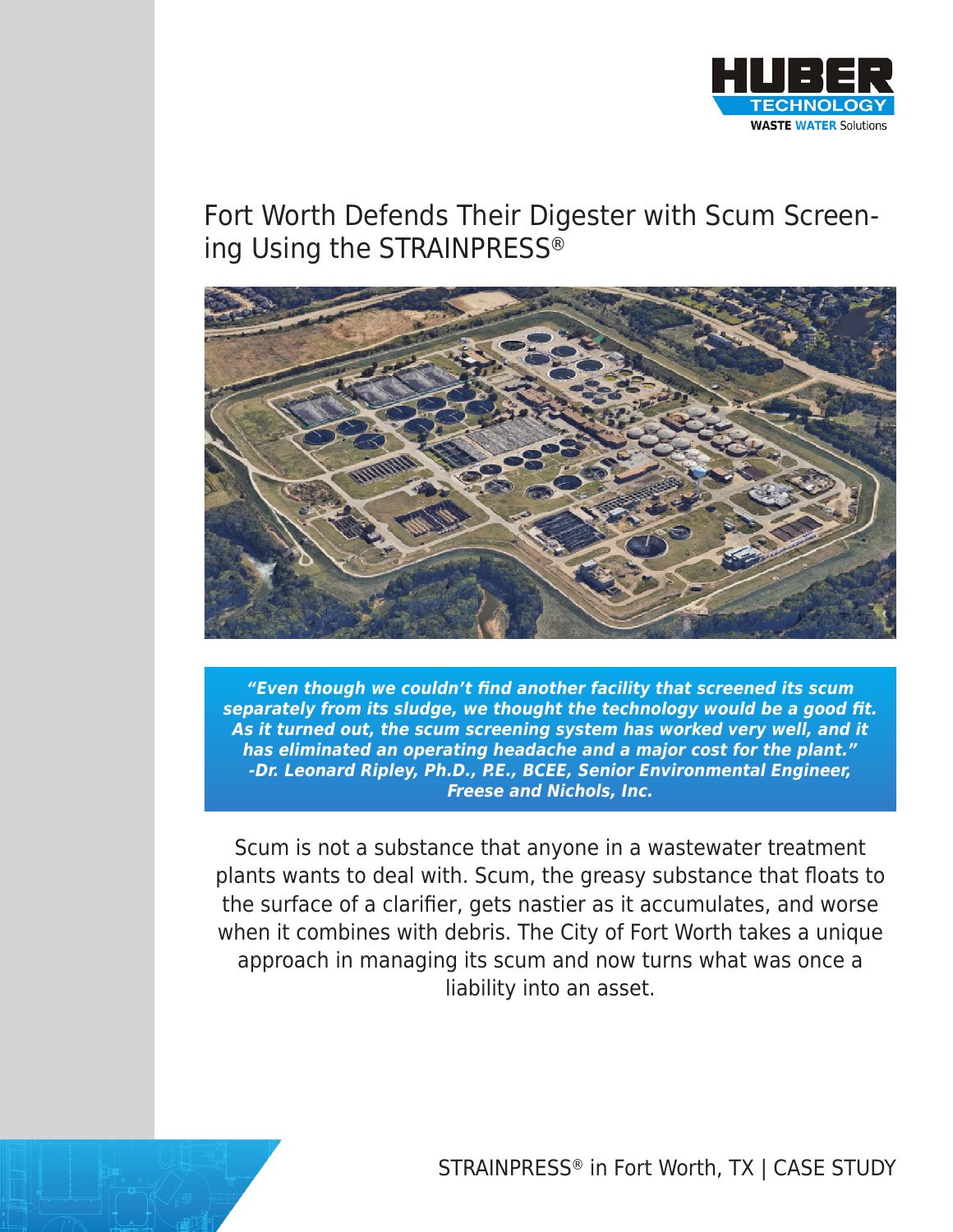

## **Inspired by Catastrophe**

The City of Fort Worth needed to deal with some significant issues:

- Scum containing excessive trash/paper/plastics
- Potential trash accumulation in digesters and impacts to biosolids quality
- Incineration process opposing environmental stewardship and sustainability goals

Fort Worth Village Creek's incineration process wasn't very energy efficient and equipment was aging, but it enabled the plant to manage this challenging side stream waste. Consequently, there was no compelling reason to replace it. Two events coincided to drive transformational change: a fire inside the incinerator building seriously damaged equipment, and federal air permitting rules were going to necessitate upgrades to emission controls. Cost estimates to implement needed process improvements exceeded \$10 million.

#### **Less Than Palatable Interim Solution**

The City of Fort Worth thought it might be challenging to improve the plant's process since no proven scum screening solution was on the market. With the incineration facility out of commission, the City initiated a temporary process to take care of the scum until a permanent one could be configured. The process required the City to accumulate scum and solids into tanks 8-10 feet deep, hire contractors to pump and scoop scum out of the tanks and then truck the scum to a facility for dewatering and stabilization prior to final disposal in a landfill.

There were several issues that made this an extremely unpalatable interim solution:

- Added operational costs of \$400K per year
- Difficulty finding contractors for the removal job
- Horrendous odor of collected and fermenting scum in the plant

The City, realizing that there had to be a better way to do this, hired Freese and Nichols, Inc. to help them design a solution.

#### **Seeing was Believing**

A team from the City of Fort Worth visited the wastewater treatment plant at Wichita Falls where Freese and Nichols, Inc. designed a screen system using HUBER screens to treat sludge. While it wasn't screening scum, the screens were performing in a way that showed that the technology could be applied to the City's situation at Fort Worth's Village Creek facility.

#### **More Than Solving the Scum Problem**

Fort Worth Village Creek has gone far beyond managing its scum. The plant has implemented an efficient way to continuously skim the scum out of the channel flow and to effectively process it through anaerobic co-digestion so that its resulting methane gas is useable. In short, the scum liability was turned into an asset, and keeping trash out of the digester was a key component of the project's success.



Fort Worth Village Creek's new scum screening system met high expectations set for it because it: